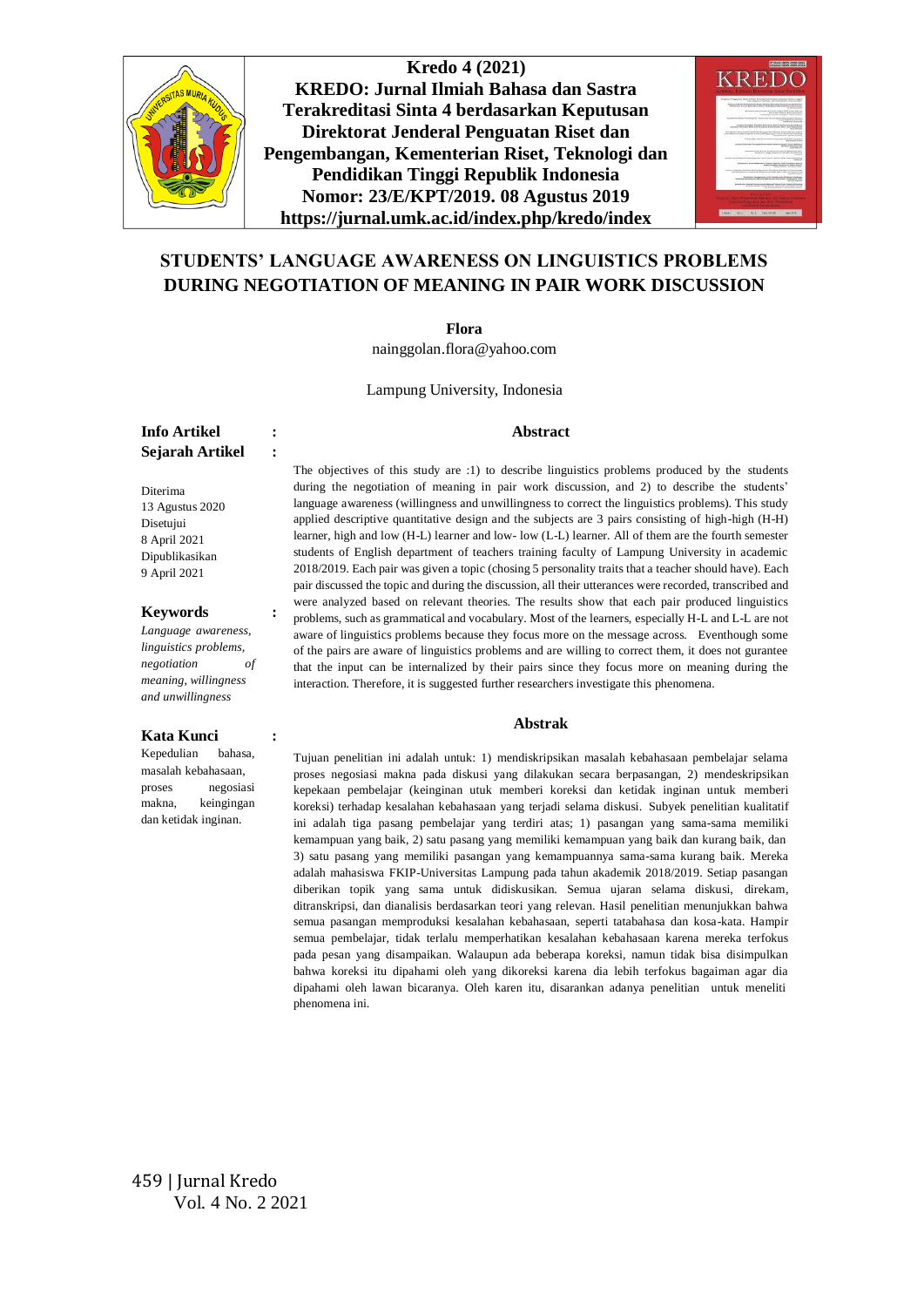

**Kredo 4 (2021) KREDO: Jurnal Ilmiah Bahasa dan Sastra Terakreditasi Sinta 4 berdasarkan Keputusan Direktorat Jenderal Penguatan Riset dan Pengembangan, Kementerian Riset, Teknologi dan Pendidikan Tinggi Republik Indonesia Nomor: 23/E/KPT/2019. 08 Agustus 2019 https://jurnal.umk.ac.id/index.php/kredo/index**



# **INTRODUCTION**

Language awareness is needed by foreign language learners because it enables them to notify the mistakes and try to correct them. Restrepo (2006) and Rahmi and Erlinda (2014) stated that if someone has high language awareness, s/he will have curiosity. In line with this statement, Bourke (2008) declared that in 1990s, grammar instruction using communicative approach had positive effect on the learners' grammar quality. Having explicit and implicit explanation, the students were able to notify the rules of grammar and consequently, they were able to use the rules appropriately. He further stated that language awareness is crucial in learning process. In short, the learners tried to find the formula of the sentence (Perez, 2006) and make them aware of the rules (Gavidia, 2012). Prior to this, Tomlinson (2003) stated that language awaresness can be done by motivating the learners to understand the forms and form of the language. In relation to language awareness, there were many studies that have been conducted by the previuos researchers, such as; Piper (2003), Perez (2006), Gavidia (2012), Yang (2013), Rahmi & Erlinda (2014), Oel (2016), and Saenz (2016). The result of their findings show that language awerenes gave benefits to the learners' language quality.

Littlewood (1981) stated that in learning a new language, the teacher should give enough chance to practice the language. Without having enough practice, he believed that only a little learning of a new langauage can take place. This idea inspired the experts, such as Pica (1985, 1994) to promote negotiation of meaning. The teachers are suggested to prepare the task that make the learners negotiate the meaning during the interaction. Therefore there are bmany researchers who have conducted the research on negotiation of meaning, for examples; Pica (1985,1994; Yufrizal (2007); Yazigi and Seedhouse (2005); Luciana (2005); Arslanyilmaz dan Pedersen, (2010); Bower dan Kawaguchi (2011); Castrillo, Monje, and Bárcena E (2011); Farangis, 2013). They claimed that the learners use negotiation of meaning such as comprehension checks, clarification request and comprehension checks. The learners tried to understand each other during the interaction and consequently it can be assumed that the primary function of negotiataion of meaning is to get the message across. In other words, they are not aware too much on linguistic problem because the learners sometimes use they own language if they have problems in expressing their ideas in the target language, English (Nurazizah and Sutopo, 2018).

Language awareness can also be grouped into language technique.

**STUDENTS' LANGUAGE AWARENESS ON LINGUISTICS PROBLEMS DURING** | **460 NEGOTIATION OF MEANING IN PAIR WORK DISCUSSION**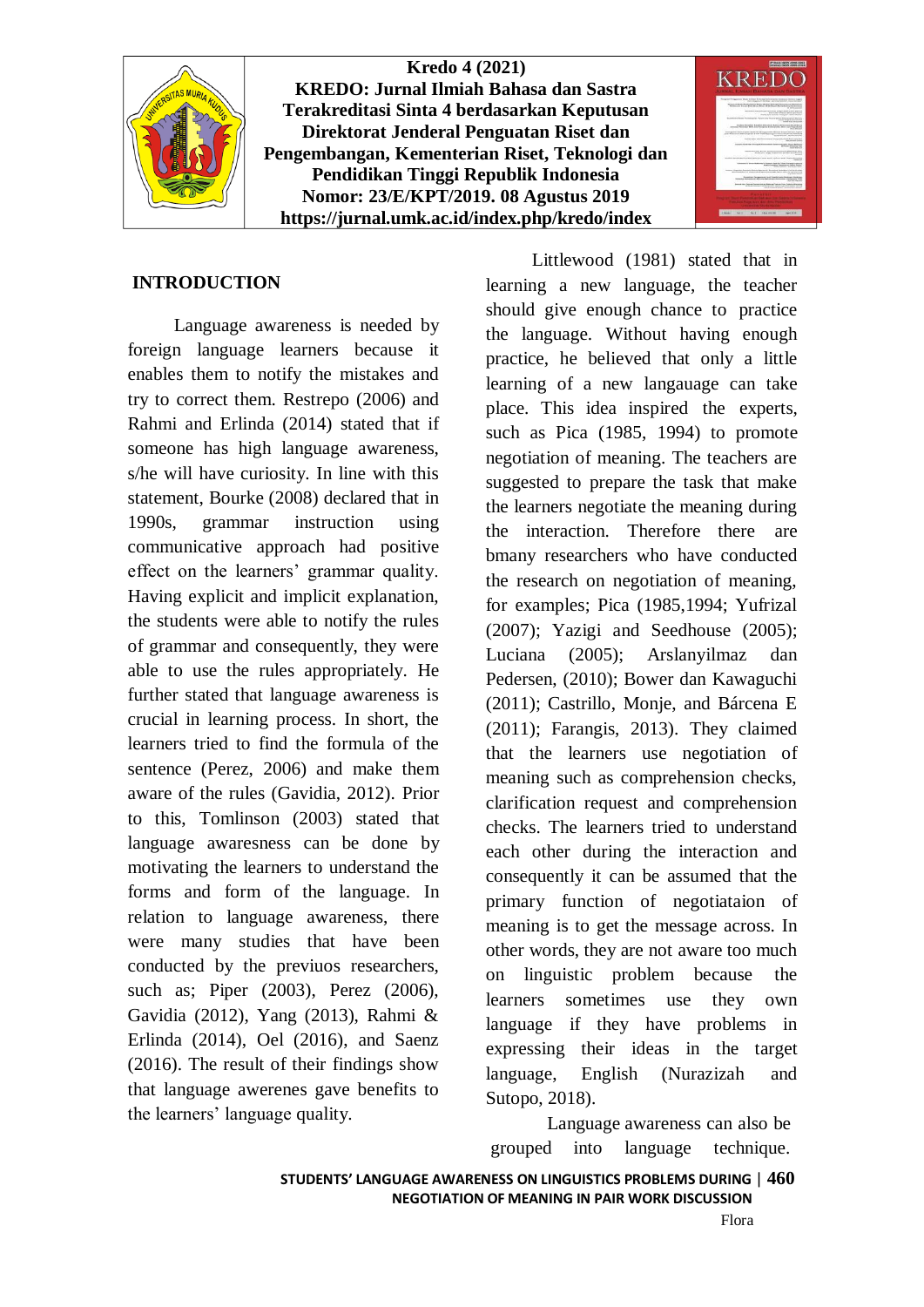

This is based constructivist approaches (Gavidia, 2012). Constructivist believed that knowledge is built step by step by asking students to observe the phenomena, to make hyphotesis and to have conclusion. Based on this idea, it can be concluded that language awareness occurred when the learners use cognitive strategies such as noticing, hypothesis testing, problem solving, and restructuring. However, Syalberg (2007: 290) stated that in teaching grammar, explicit explanation is more effective than implicit explanation. This idea might be difficult to do during group or pair work discussion because it may disturb the learners to express their ideas. This is one of the factors that make the learners are not willing to correct or solve the linguistics problems occured during the interaction.

Refering to the elaboration above, it is needed to explore deeper about language awareness during the negotiation of meaning in pair work discussion. In addition, Bourke (2008), Luciana (2005), and Hartono (2017) suggested to group the learners by considering their ability so that the interaction can run well and consequently the input for language quality is better. Dealing with this statement, in this present study, the pair is paired based on the students' English ability. In addition, willingness to correct by the listener (interlocutor) is

461 | Jurnal Kredo Vol. 4 No. 2 2021 also needed. Swain and Lapkin (1995) stated that the learner also can get input from his own output. For example, if s/he makes a mistake, and the listener gives correction, automatically he can get input from his own output. Therefore, the objectives of this study are :1) to describe the linguistics problems ( the mistake of grammar and vocabulary) produced by the students during the negotiation of meaning in pair work discussion, and 2) to describe the students' language awareness (willingness and unwillingness to correct the mistakes) during the negotiation of meaning in pair wok discussion.

#### **LITERATURE REVIEW**

In this part, it will be elaborated the theories related to negotiation of meaning, and language awareness.

# **A. Negotiation of meaning**

Negotiation of meaning occurred during the interaction between speakers and listeners. The speakers involved in the interaction make negotiation of meaning so that they can understand each other. Pica (1985, 1994) stated that usually consists of; 1. trigger 2. Signal, and 3. Response.

1. Trigger (the utterance which causes misunderstanding or Utterance followed by signals of total or partial lack of understanding.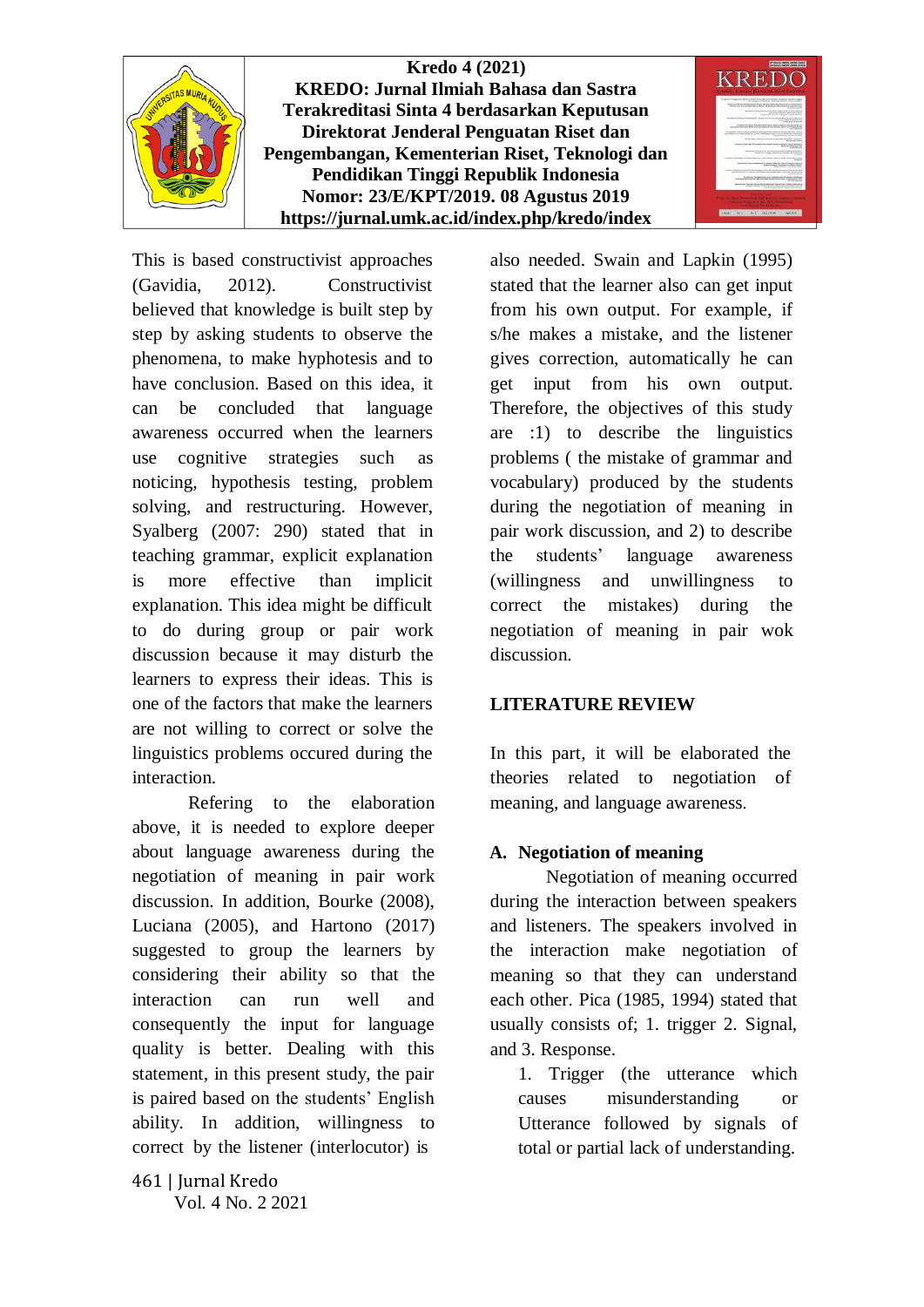



2. Signal

The same thing as trigger. For this, the people involved in the interaction usually make some efforts, suh as;

A) Confirmation check. This is usually done by having;

1) Request for confirmation through repetition.

A: I choose Dr. Lee.

B: Dr. Lee?

2) Request for confirmation through modification or correction.

A: A teacher should patient

B: should be patient.

3) Request for confirmation through completion or elaboration

A: Humorous teacher can make students

B: rilex.

A: yes, rilex.

B) Clarification Request

It is usually done by the listener when s/he does not understand what is being expressed by the speaker using some expressions, such as; *Can you repeat?, Sorry?, I do not understand, etc.*

# **Response.**

Response is the reaction of the speaker to the listener's signal.

- 1) Self-repetition response. This is uttered by a speaker as the reaction to the trigger.
	- A: There is no more sits left.
	- $\mathbf{R} \cdot \mathbf{N}$ ot

A : no more...not

2) Other repetition response. The speaker repeats the signal from the listener, as the follolwing example: A: A teacher should be objective in giving the...

B: the score

A: Yes, the score.

3) Self-modification response. The speaker modifies the trigger, as the following example:

A: There isn't to no more students in the room.

B: Sorry?

A: There is no more students in the class.

4) Other modification response. The speaker modifies the response based on the signal given by the listener, as the following example:

 $A:$  If the teacher aas not humorous...the students will be boring.

B: You mean..students will be bored.

A: Iya...ya...students will be bored.

Dealing with the ealaboration above, it can be concluded that negotiation of meaning is the effors of the students to understand each other. Many researches, such as Pica (1985, 1994); Yufrizal (2007); Yazigi and Seedhouse (2005); Luciana (2005); Arslanyilmaz and Pedersen (2010); Bower dan Kawaguchi (2011); Castrillo, Monje, and Bárcena (2011); Farangis (2013) believe that negotiation of meaning have some benefits for language learners. However, the

**STUDENTS' LANGUAGE AWARENESS ON LINGUISTICS PROBLEMS DURING** | **462**

**NEGOTIATION OF MEANING IN PAIR WORK DISCUSSION**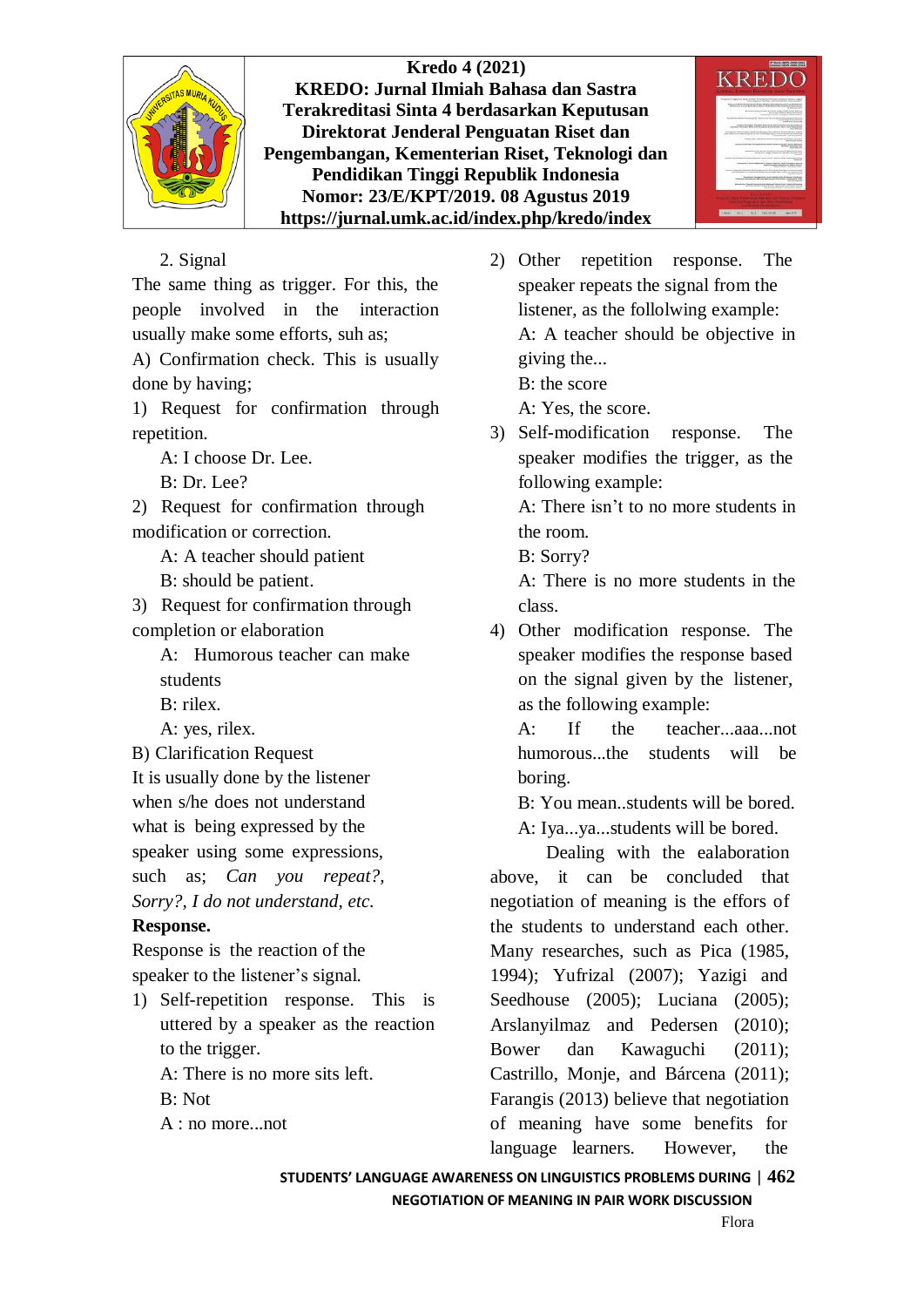

primary function of negotiation of meaning is to get the masage across because sometimes they use their own language (Baharun and Othman, 2018; Nurazizah, at al, 2018). In other words, they are not aware too much on language accuracy. Refering to this statement, it can be assumed that the learner can not develop his language quality.

#### **B. Language Awareness**

Language awareness is looked as linguistic problem-solving (Carter, 2003; Bourke, 2008). Similar to this idea, Tomlison (2003:252) stated that language awareness is a conscious attention of the learner to discover the pattern of a sentence. Language awareness is similar to the concept of consciousness proposed by Rutherford (1987). In this case, the learners use cognitive strategies such as noticing, hypothesis testing, problem solving, and restructuring. It means, the learners must have prior knowledge to the problem appeared during the interaction. For example, if someone makes ungrammatical sentence and his listener (interlocutor) can correct the mistake, it means he is in the position of solving the problem. Language awareness is done by the learner himself not by other and it helps the learner in investigating something, for example the rules of a certain sentence. In short, language awareness occured

only if the learners have prior knowledge.

Language awareness can also be grouped into language technique. This is based constructivist approaches (Gavidia, 2012). Constructivist believed that knowledge is built step by step by asking students to observe the phenomena, to make hyphotesis and to have conclusion. Based on this idea, it can be concluded that language awareness occurred when the learners use cognitive strategies such as noticing, hypothesis testing, problem solving, and restructuring. However, Syalberg (2007: 290) stated that in teaching grammar, explicit explanation is more effective than implicit explanation. This idea might be difficult to do during group or pair work discussion because it may disturb the learners to express their ideas. This is one of the factors that make the learners are not willing to correct or solve the linguistics problems occured during the interaction.

Refering to the elaboration of negotiation of meaning and language awareness above, it can be concluded that in learning a new language, the teacher should provide the task that makes the learners negotiate the meaning. By having this, they have sufficient time to practice the language as suggested by Littlewood (1981). In addition, language awareness is also needed during the learning process so

463 | Jurnal Kredo Vol. 4 No. 2 2021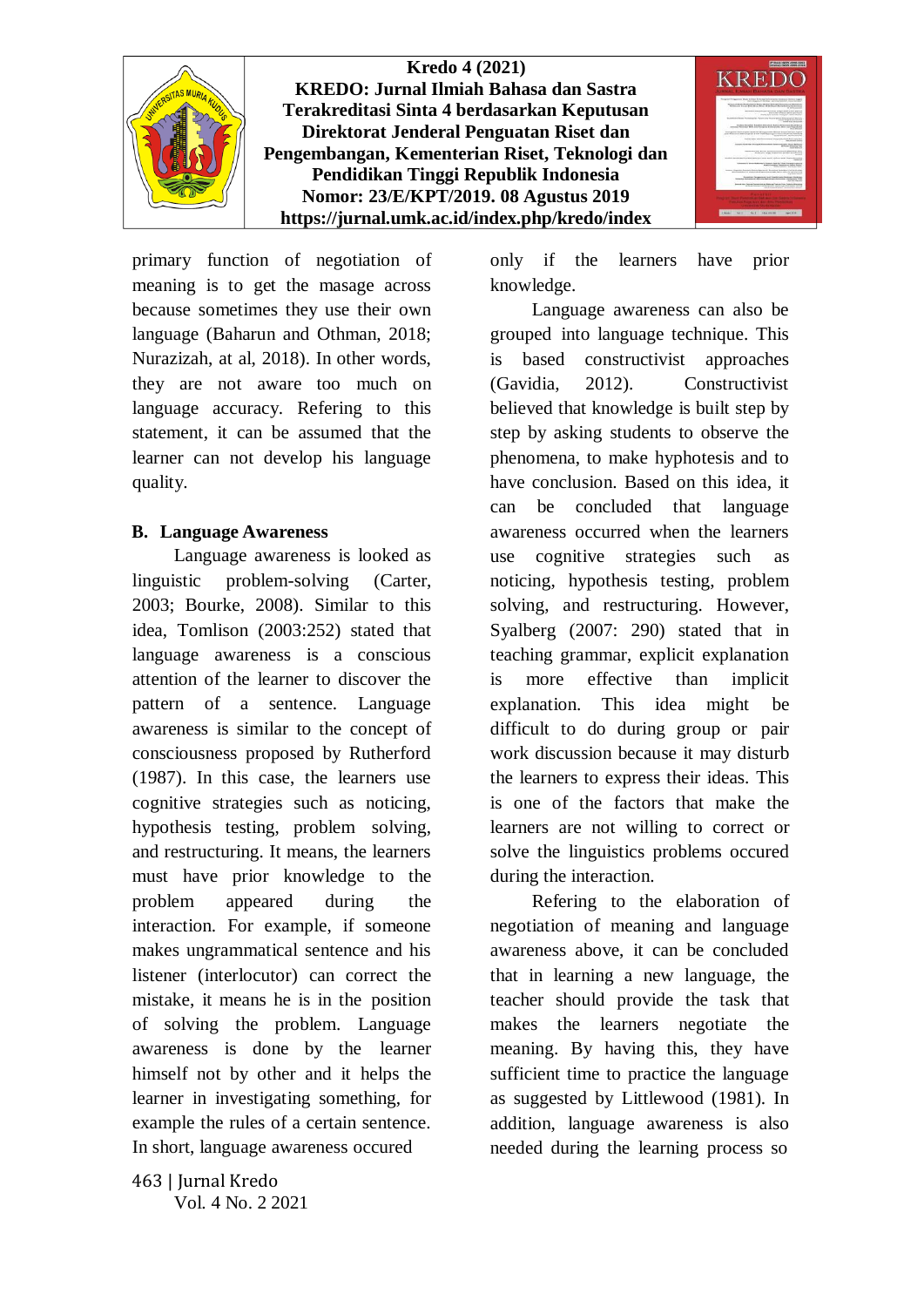

that the quality of language learners can be developed.

# **C. METHODOLOGY**

#### **Subject of the research**

The subject of this research was three pairs. The first pair consists of 2 students who are considered good in English ability (high-high learner), the second one is high and low learner and the last is low and low learner. In other words, they were taken purposively. They were the fourth semester students of English department of teachers training faculty of Teachers traing faculty of Lampung University in academic 2018/2019. They were taken purposively. It was done based on Bourke (2008), Luciana (2005), and Hartono (2017) suggestion that in grouping students, it will be better to consider the their level of language ability.

#### **Research Instruments**

Each pair was given a topic to be discussed. They were also instructed to help each other whenever they have problem in expressing their ideas in English. In addition, they were also instructed to give correction whenever they notify the linguistic problem. All their utterances were recorded using their mobile phones.

**Data Collection Procedure and Data Analysis**

The data were collected by

recording the students' utterances during the discusssion. The data then were anayzed as follows:

- a. All the utterances were transcribed and counted the number of C-units produced by each learner.
- b. Lingusitic problems (grammar and vocabulary mistakes ) produced by each learner were counted.
- c. Language awareness (willing to correct and unwilling to correct ) by each learner was counted.

# **D. RESULT AND DISCUSSION OF THE RESEACRH**

#### **Results of the Research**

The result of this study is reported based on the research questions elaborated on the background.

RQ 1. How is the mistake of grammar and vocabulary produced by the students during the negotiation of meaning in pair wok discussion?

Table 1. Grammar and vocabulary mistake produced by the students during the negotiation of meaning in pair work discussion.

| of meaning in pair work discussion. |          |            |  |  |  |  |  |  |
|-------------------------------------|----------|------------|--|--|--|--|--|--|
| C-unit                              | Grammar  | Vocabulary |  |  |  |  |  |  |
| 122                                 |          |            |  |  |  |  |  |  |
| 62                                  | 5(8%)    | 1          |  |  |  |  |  |  |
| 60                                  | 2(3%)    | 0          |  |  |  |  |  |  |
| 131                                 |          |            |  |  |  |  |  |  |
| 79                                  | 5(6%)    | 0          |  |  |  |  |  |  |
| 52                                  | 27 (51%) | 17         |  |  |  |  |  |  |
| 150                                 |          |            |  |  |  |  |  |  |
| 82                                  | 42 (51%) | 52         |  |  |  |  |  |  |
| 68                                  | 34 (50%) | 44         |  |  |  |  |  |  |
|                                     |          |            |  |  |  |  |  |  |

**STUDENTS' LANGUAGE AWARENESS ON LINGUISTICS PROBLEMS DURING** | **464 NEGOTIATION OF MEANING IN PAIR WORK DISCUSSION**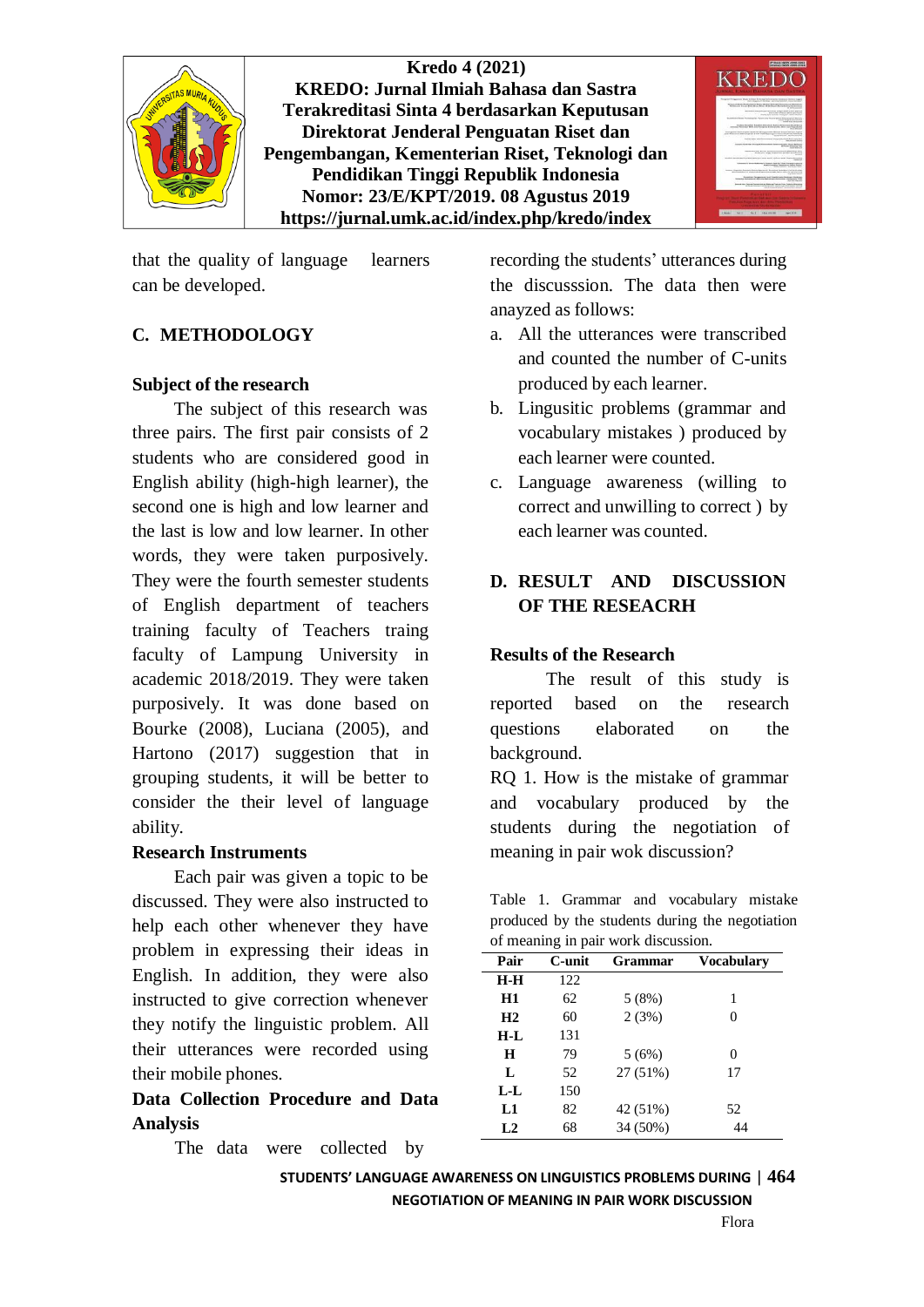

Chart 1. Grammar and vocabulary mistake produced by the students during the negotiation of meaning in pair work discussion.



#### **Grammar mistake**

In H-H pair, H1-learner made 5 Cunits (8%) ungrammatically while H2 learner made 2 (3%). The second pair (H-L). H-learner produced 5 (6% and Llearner 27 (51%) ungrammatical C-Unit. The last pair (L-L) produced ungrammatical C-unit 42 (51%) and 34 (50%), respectively.

#### **Vocabulary Mistake**

Vocabulary mistakes in this study are those the students do not know the meaning of English words or they way how to say Indonesian words in English. In H-H pair, H1-learner made only 1 vocabulary mistake while H2-learner did not make any mistake. The second pair is H-L pair. H-learner did not make any mistake, while L-learner produced 17 vocabulary mistakes. The last pair (L-L) made 52 vocabulary mistakes and 44, respectively.

465 | Jurnal Kredo Vol. 4 No. 2 2021 RQ 2. How is the students' language awareness during the negotiation of meaning in pair wok discussion?

Table 2. Language Awareness during the negotiation of meaning in pair wok discussion

|                              | <b>Awareness of</b><br>G                      |                               |                                    |                                   | <b>Awareness of</b>                   |                                    |  |  |
|------------------------------|-----------------------------------------------|-------------------------------|------------------------------------|-----------------------------------|---------------------------------------|------------------------------------|--|--|
| $\mathbf{P}$<br>a<br>i<br>r  | ra                                            | the pair                      |                                    |                                   | the pair                              |                                    |  |  |
|                              | m<br>m<br>ar<br>$\mathbf m$<br>ist<br>a<br>ke | Willing<br>ness to<br>correct | Unwilli<br>ngness<br>to<br>correct | Voc<br>abul<br>ary<br>mist<br>ake | Willi<br>ngnes<br>s to<br>corre<br>ct | Unwilli<br>ngness<br>to<br>correct |  |  |
| H-H pair                     |                                               |                               |                                    |                                   |                                       |                                    |  |  |
| H<br>$\mathbf{1}$            | 5<br>(8)<br>$%$ )                             | 2(40%)                        | 3<br>(60%)                         | $\mathbf{1}$                      | $\overline{0}$                        | $\overline{0}$                     |  |  |
| H<br>$\overline{\mathbf{c}}$ | $\overline{c}$<br>(3)<br>$%$ )                | 0%                            | 0%                                 | $\theta$                          | $\theta$                              | $\theta$                           |  |  |
| H-L pair                     |                                               |                               |                                    |                                   |                                       |                                    |  |  |
| Η                            | 5<br>(6)<br>$%$ )                             | 0%                            | 0%                                 | $\overline{0}$                    | $\overline{0}$                        | $\overline{0}$                     |  |  |
| L                            | 27<br>(51)<br>$%$ )                           | 3(11%)                        | 24<br>(89%)                        | 17                                | 7                                     | 10                                 |  |  |
| L-L pair                     |                                               |                               |                                    |                                   |                                       |                                    |  |  |
| L<br>$\mathbf{1}$            | 42<br>(51)<br>$%$ )                           | 1(2%)                         | 41<br>(98%)                        | 52                                | 3                                     | 49                                 |  |  |
|                              | 32                                            |                               |                                    |                                   |                                       |                                    |  |  |
| L<br>$\overline{c}$          | 34<br>(50)<br>$%$ )                           | 2(6%)                         |                                    | 44                                | 4                                     | 40                                 |  |  |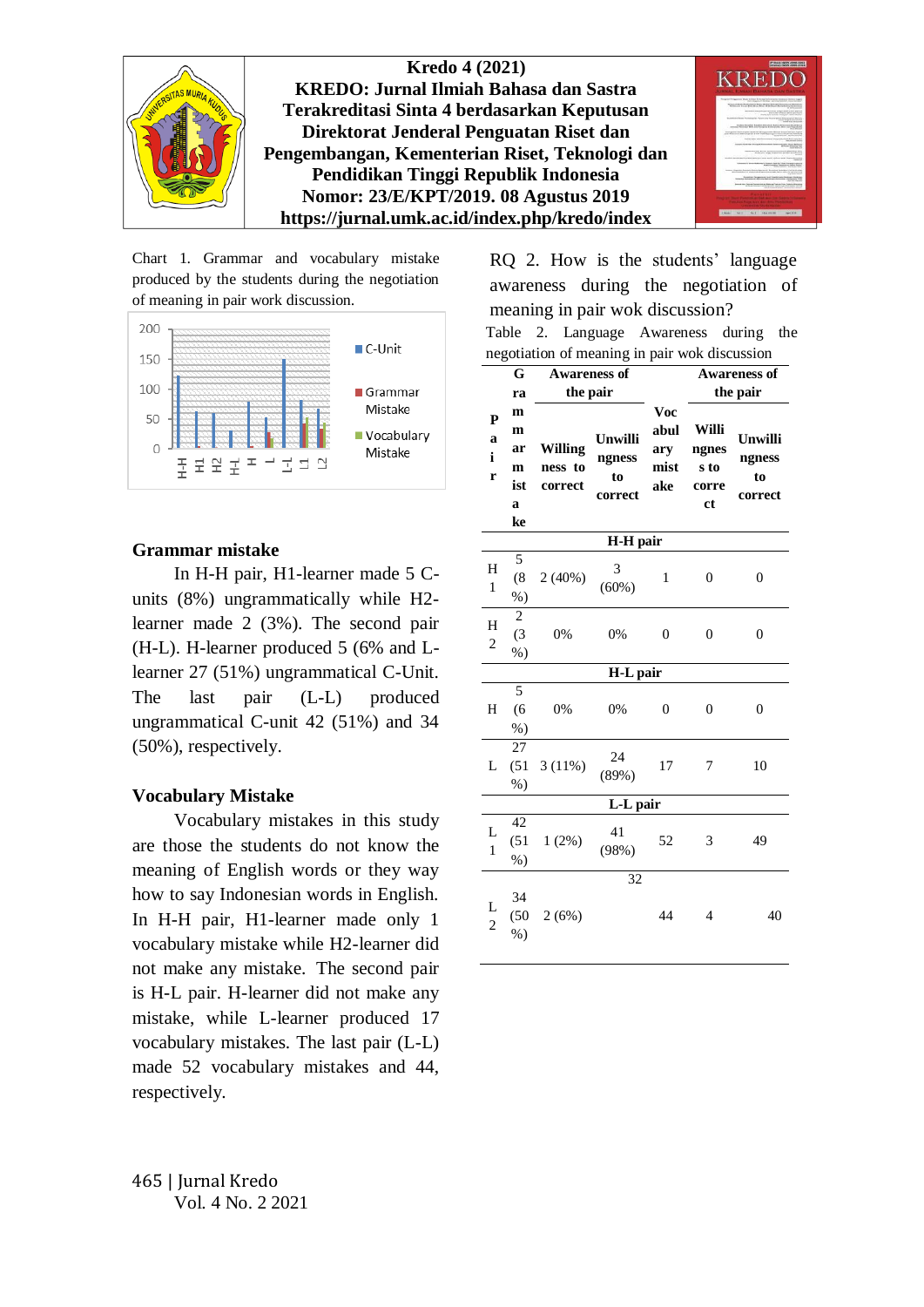

Chart 2. Language Awareness during the negotiation of meaning in pair wok discussion



Language Awareness on Grammar Mistakes : Willingness to correct.

H1-H2 pair

The first pair, H2-learner was aware of the mistakes but she was only willing to correct 2 (40%) while the other 3 (60%) mistakes, she was not willing to correct them.

In H-H pair, H1-learner made 5 C-units (8%) ungrammatically while H2-learner made 2 (3%).

#### *Extract (1)*

*H1: Hmm… yes I think so because, hmm… when a teacher is a charming aaa..the*

*students will not aaa… boring in the class.*

*H2: will not be bored*

*H1: Mmm.. will not be bored in the class.*

H-L pair

While the second pair (H-L), H-learner made 5 (6%) ungrammatical sentences, but her interlocutor (L-learner) did not give any correction. While her pair (L-learner) made 27 (51%) ungrammatical sentences but only 3 (11%) were corrected. For example;

*Extract (2)*

*L: Oh..iya, in my opinion,hmm...... a teacher should have ee e ......should should .. honest ...honest.*

*H: should be honest.*

*L: should be honest ...because, ee..... in my opinion, if e if the teacher not honest to the students, ee.... sometimes the students eeee.... apa. kesal*

#### L-L pair

The last pair (L-L pair), made the highest ungrammatical sentences. L1 learner made 42 (51%) ungrammatical sentences but only1 (2%) were corrected by L2-learner. L2-learner made 34 (50%) ungrammatical sentences but only2 (6%) were corrected by L1 learner. For example:

# *Extract (3)*

*L1: Because aaa.... as a teacher kalau tidak punya ... apa sih? If she is not have..not have knowledge ?*

*L2: She does not have knowledge*

**STUDENTS' LANGUAGE AWARENESS ON LINGUISTICS PROBLEMS DURING** | **466**

**NEGOTIATION OF MEANING IN PAIR WORK DISCUSSION**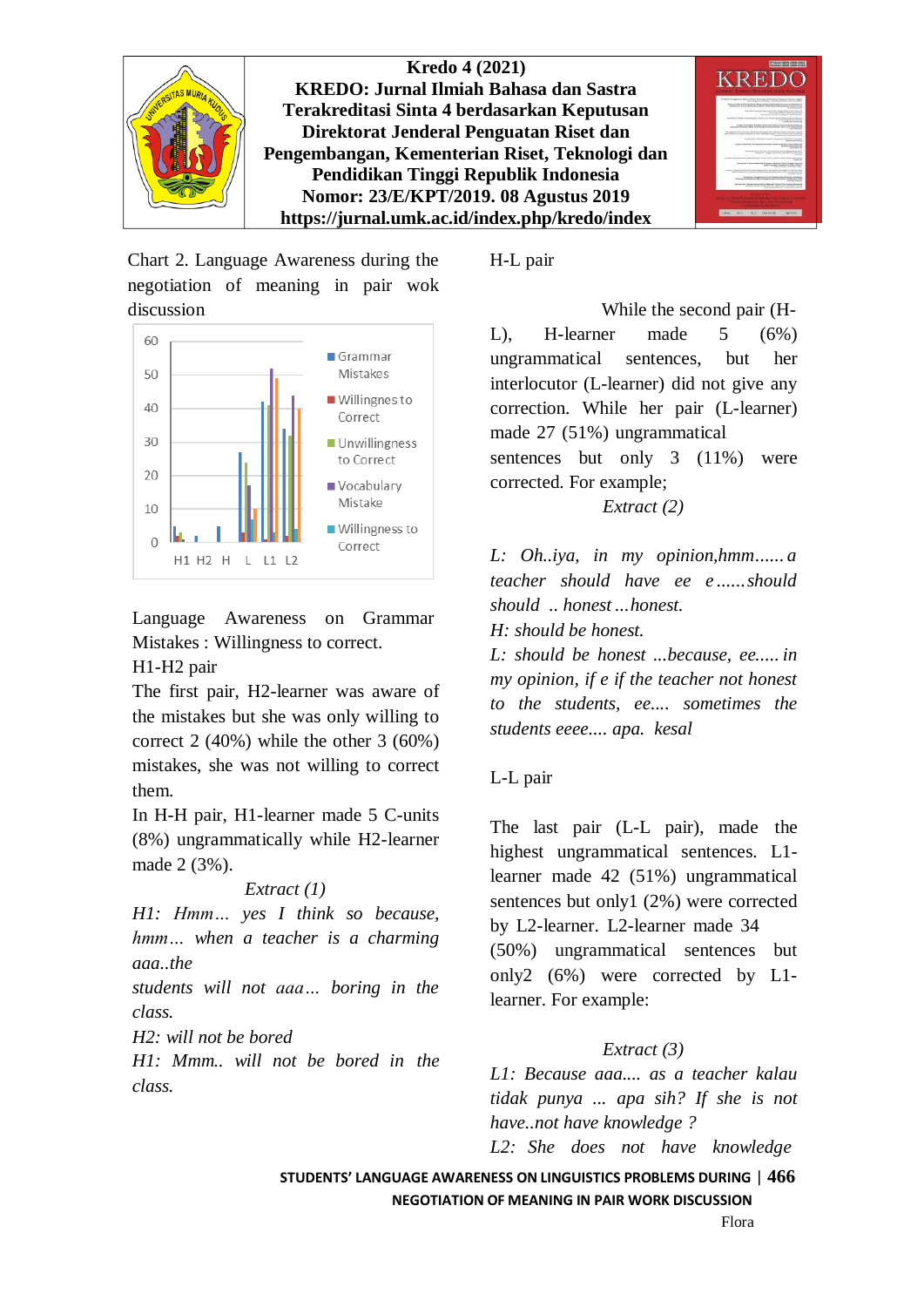



#### *Extract (4)*

*L2: The teacher ..... as a teacher aaa.... how about to say ... aaa .....they should be..have aaa....should be have knowledge. L1: should have knowledge.*

## **A. Awareness on Grammar Mistake : Unwillingness to correct**

H1-H2 pair

As it was mentioned earlier, H1 –learner made5 (8%) and 3 (60%) mistakes, her pair (H2) was not willing to correct them.

*Extract (5) H2: So the learning process will runs well H1: Yeah. Run well H2: Sorry ..run not runs.*

While H2-learner made 2 (3%) grammar mistakes but none is corrected by her pair (H1), as th following extract.

#### *Extract (6)*

*H2: I think aaa it's better if the teachers is charming H1: Am… why do you say that?*

#### H-L pair

The second pair (H-L). H-learner produced 5 (6% but none is corrected by L-learner, for example;

#### *Extract (7)*

467 | Jurnal Kredo Vol. 4 No. 2 2021 *H: It will difficult for them in learning L: Yes*

While L-learner made 27 (51%) mistakes but only her pair (L-learner) produced 27 (51%) but 24 (89%) mistakes were not corrected, as the example at the following extract.

#### *Extract (8)*

*H: Because if we learn, but the situation is, you know, ... everyone is afraid with the teacher L: Iya.*

The last pair (L-L) L1 made 42 (51%) but 41 (98%) were not corrected by her pair (L2) *Extract (8)*

*L1: Iya, pokoknya kalau dia itu ... the teacher good in..in way of teaching...gitu. L2: ok. L1: Hmmm for example..example..she...she can...can to teach. students. L2: Ok.*

While L2-learner made 34 (50%) but most of the mistakes 2 (94%) were not corrected, for example:

#### *Extract (9)*

*L2: She have inner.... inner what? I don't know.*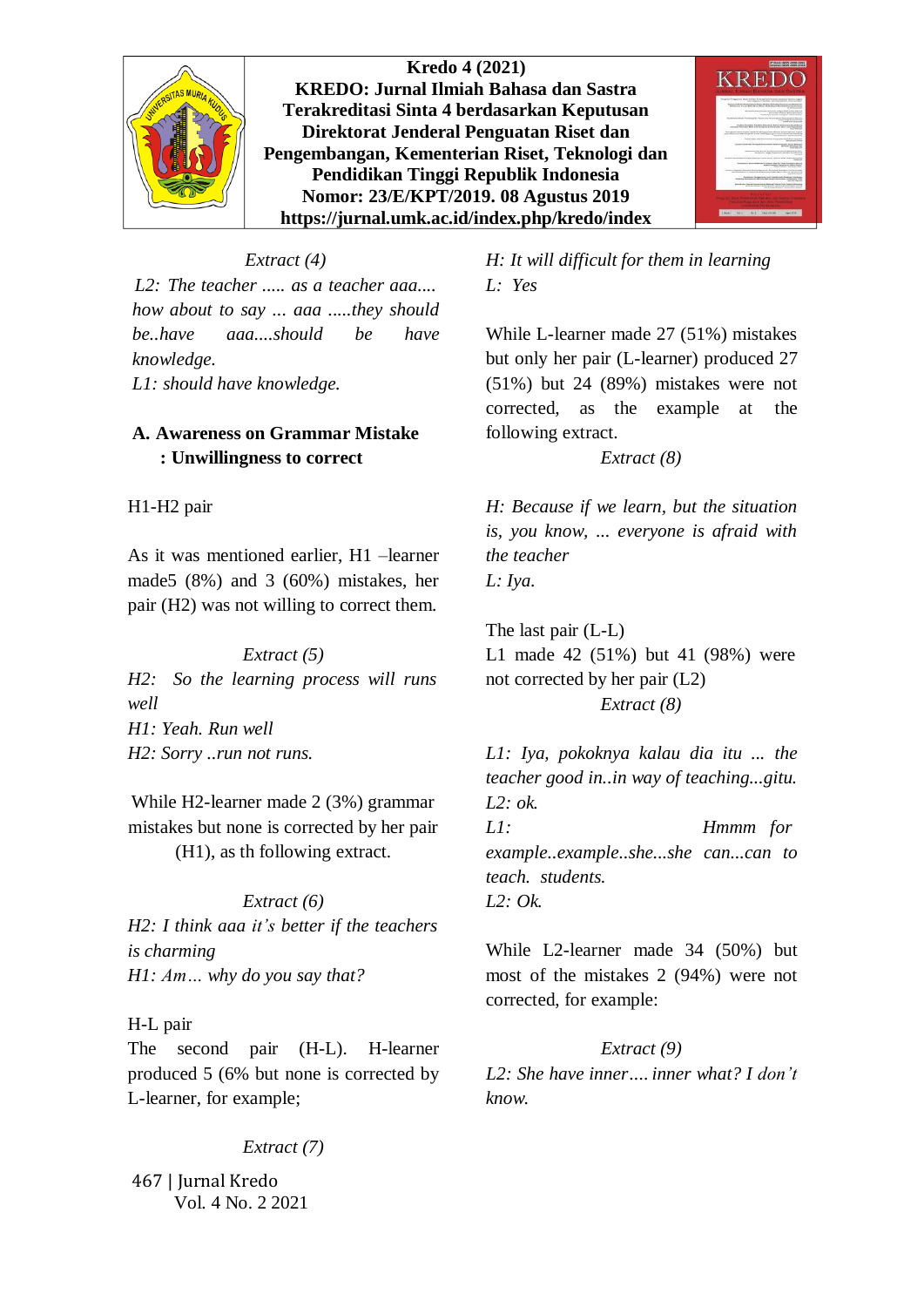

*L1: Kayak inner beauty dari dalam udah punya...gitu.*

C. Awareness on Vocabulary Mistake: Willingness to correct

Vocabulary mistakes in this study are those the students do not know the meaning of English words or Indonesian words in English.

#### H1-H2 pair

H1-learner made only 1 vocabulary while H2-learner did not make any mistakes.

#### *Extract (10)*

*H1: Monica: aaaa… aaaaa…. but actually I can not ...I... I don't understand what generous is. So what is actually generous?*

*H2: You can say in Indonesian dermawan*

#### H-L pair

H-learner did not make any mistakes on vocabulary, but her pair (H) made 17. However, H-learner was only willing to correct 7 vocabulary mistakes, as the following extract;

# *Extract (11)*

*L: If she or he not patient in..menghadapi, apa ya ? H: facing H: oh ... iya, in facing students.*

L-L pair

Both of the learners, used code switching during the discussion, as the result, vocabulary mistakes in this pair is the highest. L-1earner made 52 and her pair (L2) only corrected 3.

**KRED** 

#### *Extract (12)*

*L1: Dia kan nggak punya ...not have..have pengetahuan? L2: Knowledge L1: Yes, Knowledge. bagaimana dia untuk ... mengajar....*

While L2-learner produced 44 but only 4 mistakes were corrected by L1.

#### *Extract (13)*

*L2: Oh, I think is.... hmmm.....skill maybe or aaa.... they have ...have ..kemampuan. What is kemampuan ? L1: ability. L2: Iya, ability to teach students.*

D. Awareness on Vocabulary Mistake: Unwillingness to correct

#### H1-H2 pair.

As it was stated earlier, this pair only made 1 mistake (by H1) and it was corrected by her pair (H2).

#### *H-L pair.*

*L-learner made vocabulary mistake but her pair (H) was not willing to correct 10 mistakes, for example:*

**STUDENTS' LANGUAGE AWARENESS ON LINGUISTICS PROBLEMS DURING** | **468 NEGOTIATION OF MEANING IN PAIR WORK DISCUSSION**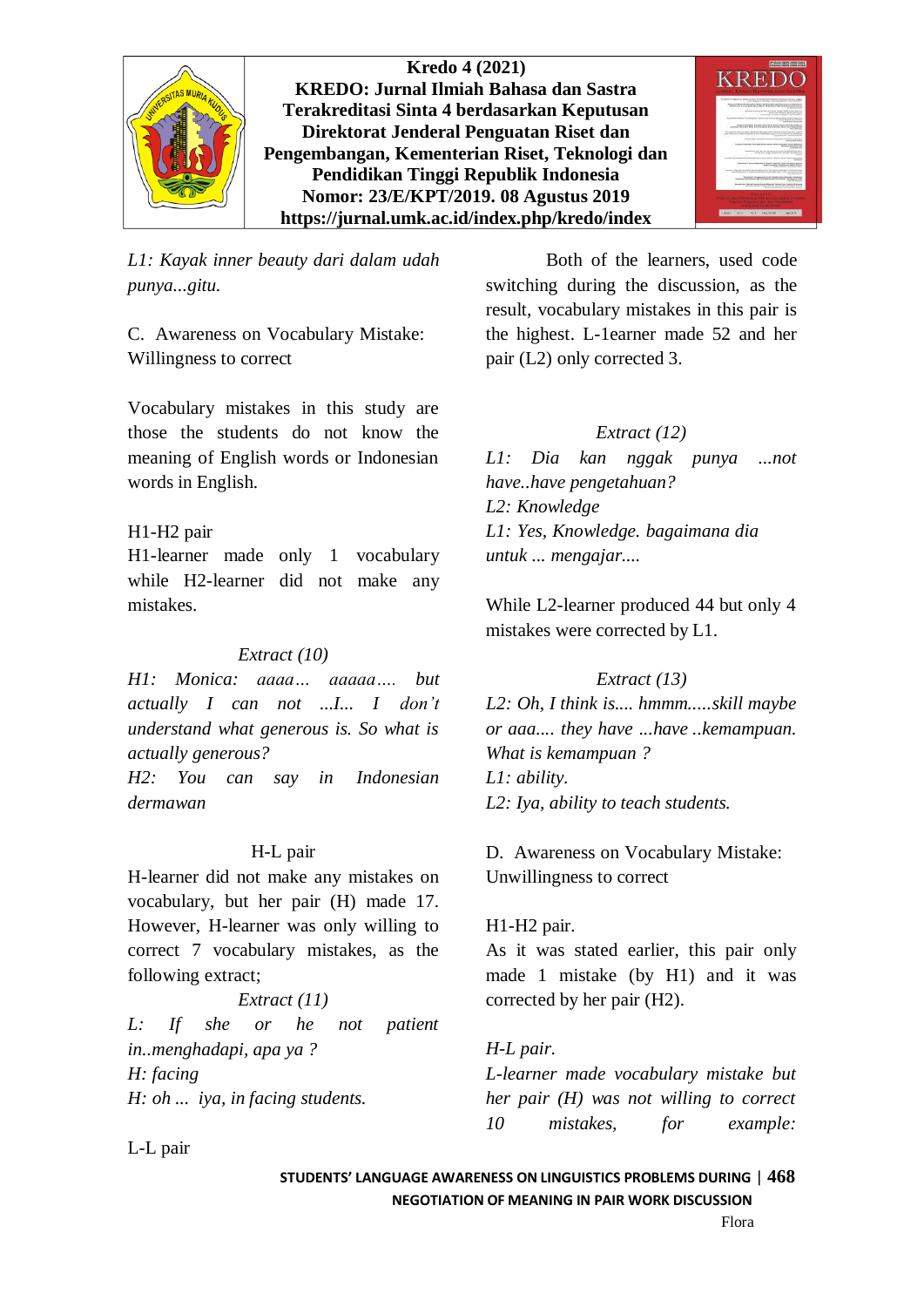



*Extract (14)*

*L: Oh,,,iya, may ee... apa menuntut, menuntut gurunya gitu.. biar hmm.. kok gini si... ee dikiranya nanti. H: Ok...ok... Then what is the next?*

# L1-L2 pair.

This pair made al ot of vocabulary mistakes. LI made 52 but most of them (49) mistakes were not corrected. For example; *Extract (15) L1: Like...like a pesona sebagai seorang guru maybe.*

*L2: Yes, I am agree.*

The same thing also happened to L2 learner. Although she made many mistakes (44) but her pair only corrected 4 mistakes. One of the example is as the following;

# *Extract (16)*

*L2: Yes, so I think is ... emmm they are should be aaa..... studying about everything that we ... not we.... that they want to teach with the students. So, how to say about 'so, mereka tidak puas diri gitu dengan apa yang telah ada di dalam diri mereka jadi mereka harus terus belajar, karena sejatinya guru itu adalah seorang pembelajar. How about you?*

*L1: I think aaa..... it's important to aaa studious aaa.... karena ...*

# **E. DISCUSSION**

H1-learner at the first pair (H-H) made 2 mistakes (3%) while his pair (H2) did not make any mistakes. H2 learner seemed very careful before expresssing her idea. In addition, she has good ability in grammar. It can be seen from the transcript of their utterances during their discussion. For example, H2 learner in H-H pair, actually made ungrammatical sentance, but spontaneously she repaired her sentence. For example, *"The teacher should patient....should be patient"*. The same thing also to the H-learner at the second pair (H-L). In this case negotiation of meaning in form of self-correction happens (Pica, 1985). The learners, especially H-learners make mistakes because they spoke spontaneously and focused on the mesage. However, to make this statement more valid, it needs to conduct an interview dealing with this phenomena.

Based on the result, it can be seen that not all mistakes were corrected by the interlocutor. For example, H2 learner was only willing to correct 2 (40%) mistakes. She was not willing to correct the mistakes because she focused more on meaning. His pair (H2) did the same thing. They focused more on the mesage and talked spontaneously. This finding supports Jones' (2007) s tatement t hat when the learners discussed the task among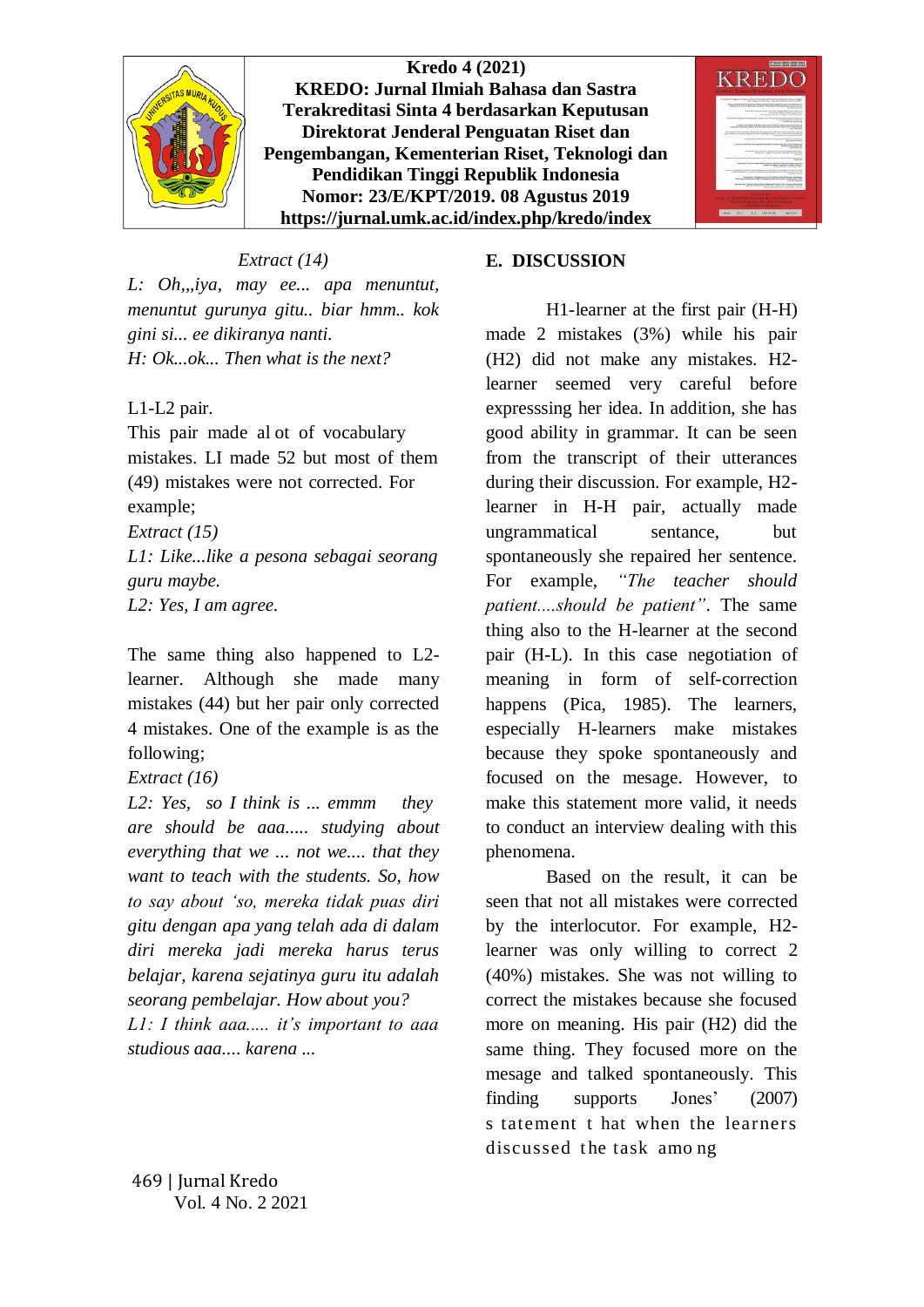

t hemselves, they t alked more, and felt free to express the i deas. In short, they were not too much aware of linguistics problems. It can be concluded that the learners have sufficient time to use the language as Littlewood (1981) suggested. But since they are not aware of the mistakes, it will not give any benefits for the learner's language quality development. Eventhough Farangis (2013) declared that negotiation of meaning have some benefits for language learners but if the learners are not aware of the mistakes, it will not give any benefits for the learner's language quality development. In short, this finding supports Foster, at al (2005) who stated that negotiation of meaning is not good for second language acqusition. To support this statement, Nurazizah,at al (2018) stated that during the interaction, the learners of Malay used code-mixing, that is using their own language if they have problems in exprssing their ideas in the target language.

Restrepo (2006) stated that language awareness helps the students to notify the mistakes and try to revise them. This statement might be true if the learning process provides the learners with the strategy to make them aware of the mistakes. In addition, learners' prior knowledge also has the role for solving the problem.

Vocabulary.

The first pair (H-H), only H2 learner made vocabulary mistake, that is 1 and H-2 was aware of it because L-1 asked for help. H1-learner did negotiation of meaning in form of clarification request (Pica, 1985, 1994). Misalnya; *What is the meaning of generous?.* Based on students utterances on the transcript, H2-learner gave help by translating it into Indonesian language, that is *dermawan. The same thing also happened to H-L pair.* H-learner in this pair gave help only if the L-learner asked for help. For example;

*Y: Apa ya polite, what is polite? N: Polite is.. sopan.*

It seems the learners tried to use the vocabulary they have already possesed. In other words, they tried to avoid the vocabulary they do not know. Most of utterances produced by Llearners consists of code-mixing or codeswitching, for example :" I agree with you, eee... if the.... if a teacher humurous, mmm.... it can make the students ee..... *tertarik* in learning". This in line with Nurazizah, at al, (2018) who stated that Malay learners used their own lnguage whenever they have problems in expressing their ideas in the target language, English.

Based on this phenomena, the teacher should remind the learners to ask for help during the interaction, especially for vocabulary. For grammar, it is quite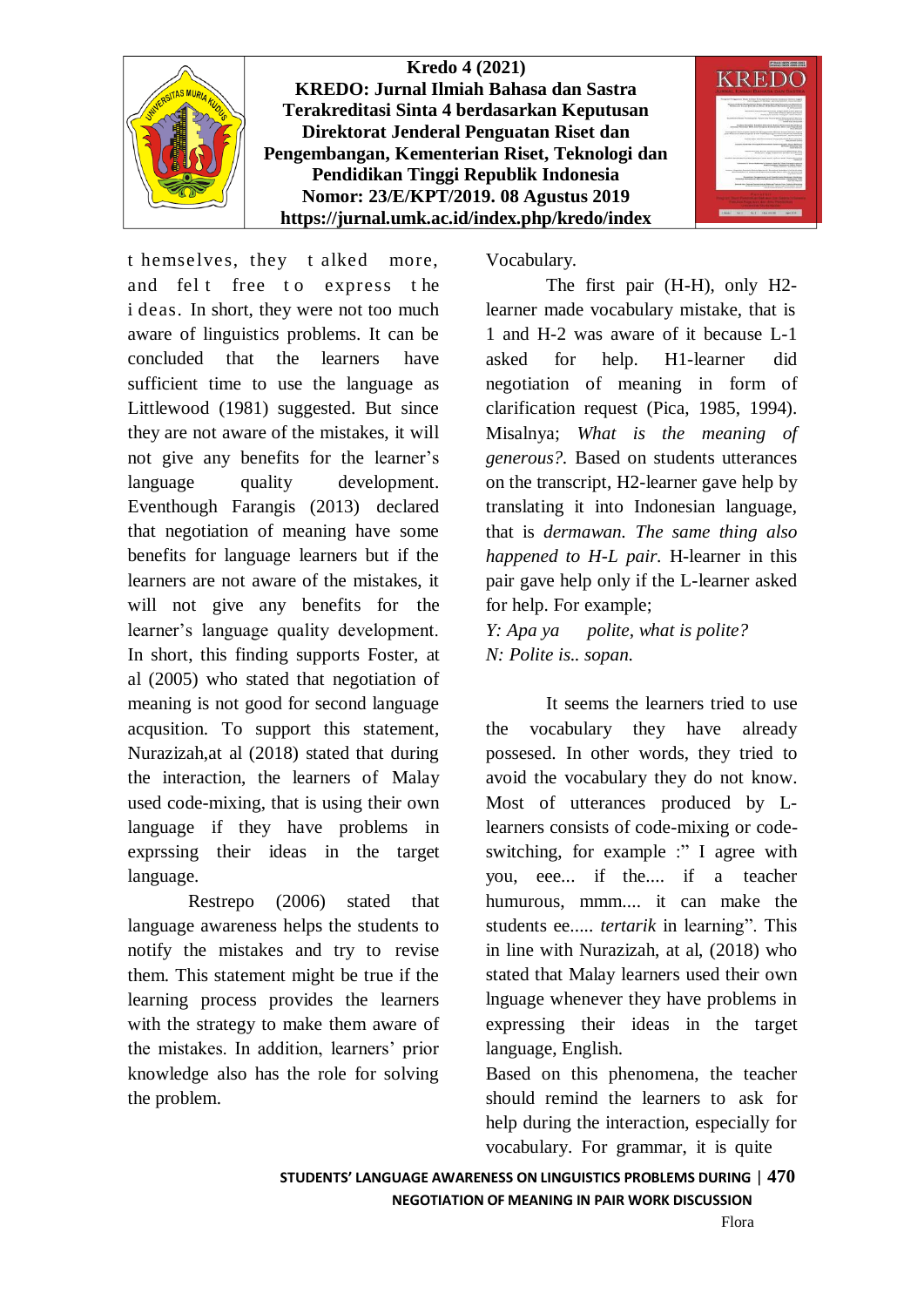

difficult to make the learners aware and to insist them to give correction with the reasons that in communicative activity, sometimes, ungrammatical sentences sometimes can be understood. For example on *Extract (7)*

# *H: It will difficult for them in learning L: Yes*

To make the students aware and to ask them to give help or correction, specific task on grammar, might be appropriate for language awareness. The ungrammatical sentences produced by the students could be given as the topic for the discussion. By doing so, the students have chance to notify ungrammatical sentences, and to try to solve the problem (Bourke, 2008). In addition, this task might make the students more aware of the mistakes and they can share ideas to solve the problem since the topic being discussed (ungrammatical sentences) were produced by themselves. This idea was inspired by Swain and Lapkin (1995) who stated that the learners also can get input from their own output as far as the interlocutors give correction.

# **F. CONCLUSION**

Negotiation of meaning during the interaction is good for language quality development as far as the learners are aware of linguistics problems. In this study, the data of students' utterances are approximately supported Foster, at al (2005) idea that negotiation of meaning is not good for acquisition since most of the learners are not aware of linguistics problems but they focus more on the message across. Eventhough some of the pairs are aware of the mistakes and are willing to correct them, it does not gurantee that the input can be internalized by their pairs since they focus more on mening during the interaction. Therefore, it is suggested further researchers investigate this phenomena. In addition, in order to arise students' language awareness, focused task (linguistics problems produced by the learners) is an alternative way to make the students notify, hypothesize and make conclusion to the rules. By doing so, their language quality will be much better.

# **REFERENCES**

Arslanyilmaz and Pedersen. 2010. Enhancing Negotiation of Meaning Through Task Familiarity Using Subtitled Videos in an Online TBLL Environment. *TOJET: The Turkish Online Journal of Educational Technology* – April 2010, volume 9 Issue 2: 64-77

471| Jurnal Kredo Vol. 4 No. 2 2021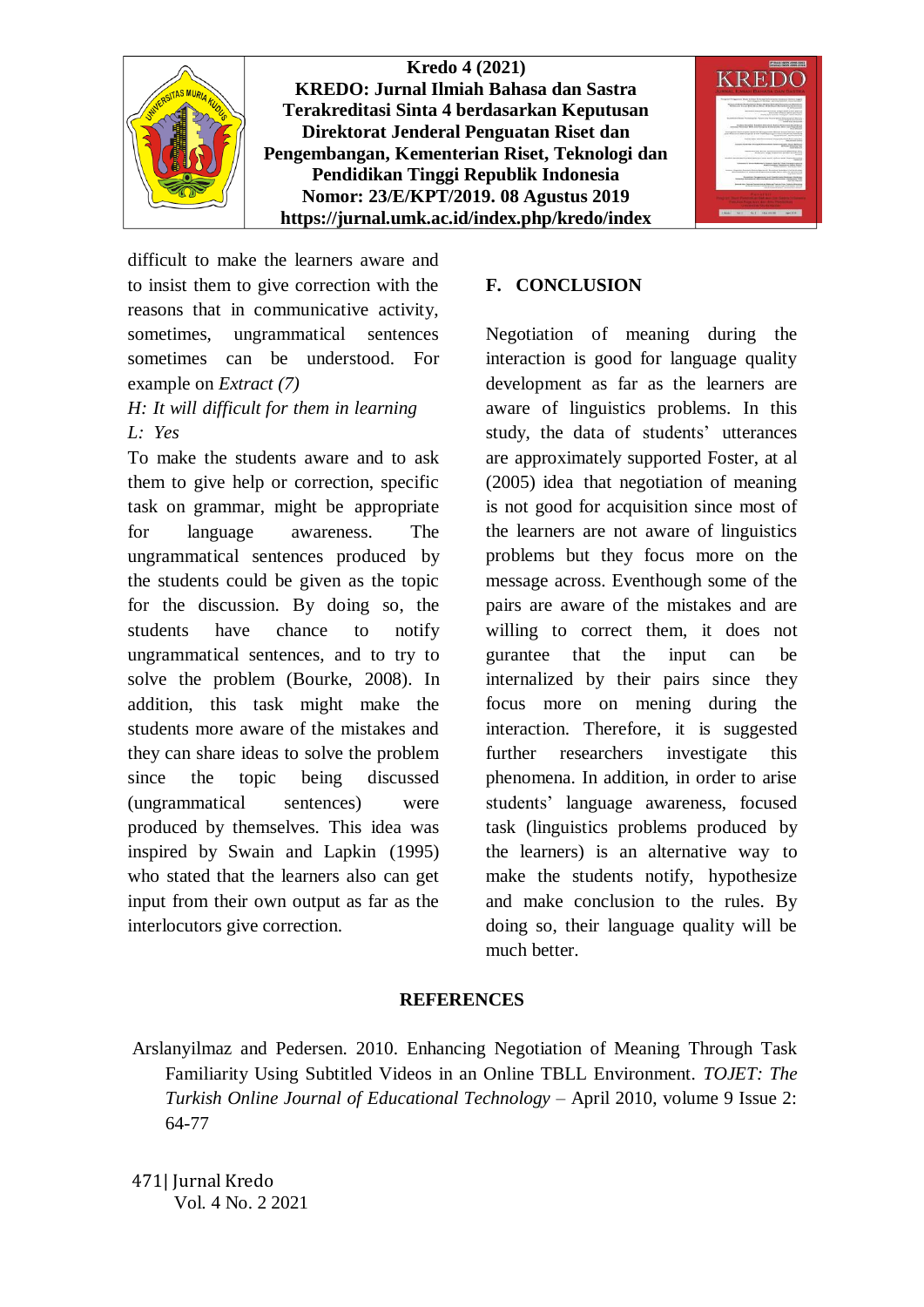



- Baharun, H., Harun, H, and Othman, J. 2018. Analysis of Negotiation Episodes in Foreign Language Learner Interactions. *GEMA Online Journal of Language Studies*. Volume 18 (2), May 2018 <http://doi.org/10.17576/gema-2018-1802-14>
- Bourke, J. 2008. A Rough Guide to Language Awareness. *Teaching Forum*, 1: 12- 21.
- Bower, Jack ands Kawaguchi, Satomi. 2011. Negotiation of Meaning and Corrective Feedback in Japanese/English e Tandem. *Language Learning & Technology*, February 2011, Volume 15, Number 1: 41–57.
- Carter, R. A. 2003. Key Concepts in ELT: Language Awareness. *ELT Journal* 57(1), 64- 65.
- Castrillo, M, D, Monje, E M, and Bárcena E. 2011. New Forms of Negotiating Meaning on The Move: The use of Mobile-based Chatting for Foreign Language Distance Learning. *IADIS International Journal* on WWW/Internet. Vol. 12, No. 2, pp. 51- 67.
- Farangis, Saeedi. 2013. The Effect of Negotiation in Second Language Acquisition. *Educational Journal*. Published online, November 10, 2013. [http://www.sciencepublishinggroup.com/j/edu\)](http://www.sciencepublishinggroup.com/j/edu)) doi:10.11648/j.edu.20130206.15
- Foster, Pauline, Ohta and Amy, S. 2005. Negotiation for Meaning and Peer Assistance in Second Language Classrooms. *Applied linguistics*, 26(3), 402-430.
- Gavidia, J.L. 2012. Using Language Awareness Technique to Improve the Level of Achievement in the English Skills of the Students Taking a Aaster's Program in Education in a Private University. *Thesis*: Universidad De Piura, Lima, Peru.
- Hartono, R. 2017. A Critical Review of Research on Negotiation of Meaning in Second Language Learning. *Jurnal Bahasa dan Sastra*, Volume 6 No. 1 Juli 2017. ISSN online: 2477-3794.
- Jones, L. 2007. *The Student-Centered Approach*. New York: Cambrigde University Press.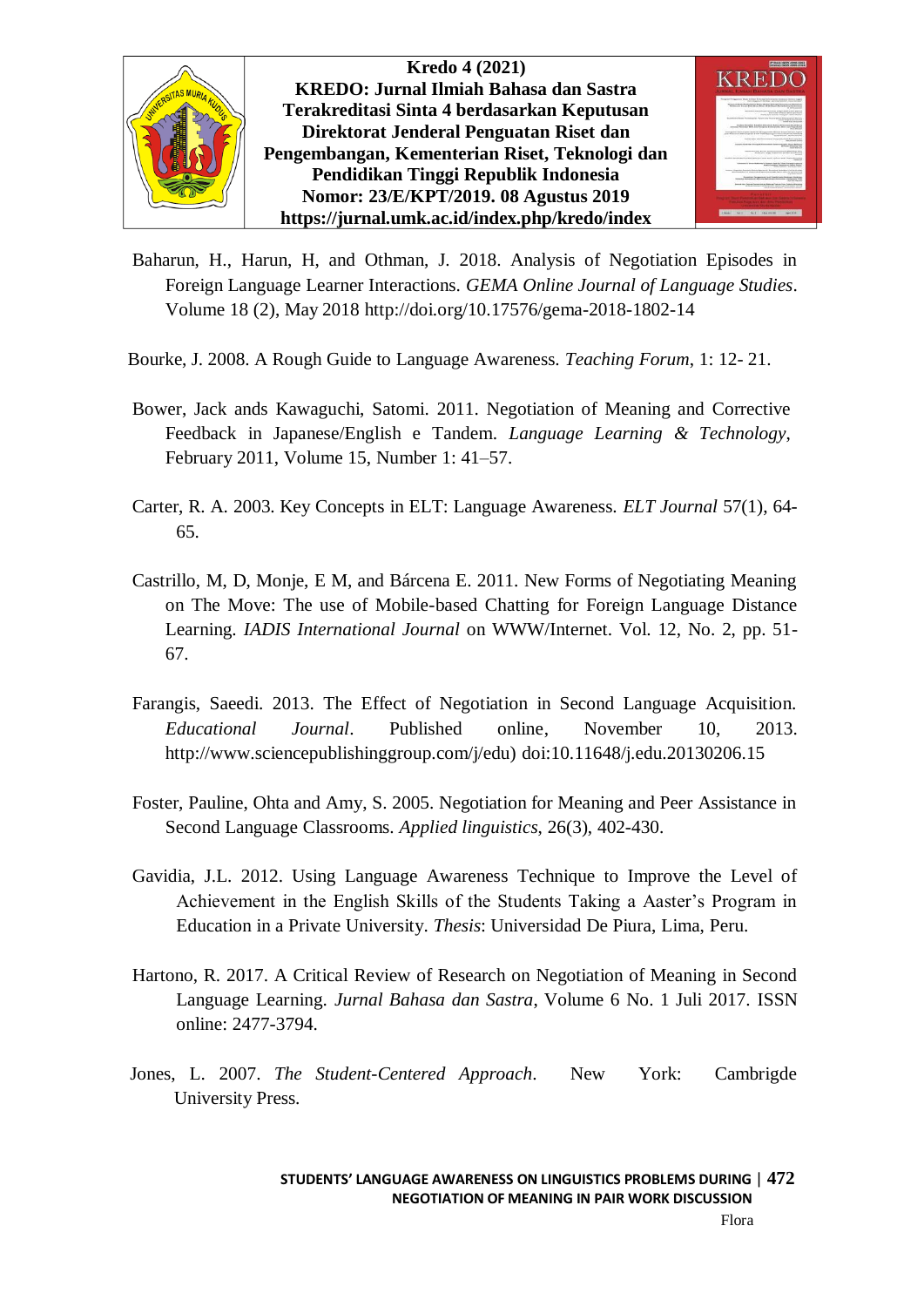



Littlewood, W. 1981. *Communicative Language Teaching*. Cambridge: Cambridge University Press.

- Luciana, Thio. 2005. Negotiation of Meaning in Communicative Tasks. *Indonesian Journal of English Language Teaching*. Volume 1/Number 1.:46-63.
- Nurazizah, N., Agustien, H., & Sutopo, D. 2018. Learners's ability to Negotiate Meaning in Interactional Conversation. *ELT Forum: Journal of English Language Teaching*,7(1): 15-23.
- Oel, M.V. 2016. Language Awareness in Efl Grammar Assignments. *Thesis*: Nederland B.V.
- Perez, A. I. R. 2006. Implementing a Language Awareness Approach to Grammat Through Topics. *Thesis* (Unpublished). Institucion Educativa Comercial Antonio Roldan Betancur (IECARB), Bello.
- Pica, T and Doughty. 1985*. Interactional Modification in Negotiation of Meaning: A Comparison of Lock Step System and Group Work Interaction. In Susan M. Gass and Carolyn G. Madden (eds*). Input in Second Language Acquisition. New York: Newbury House Publishers.
- Pica, Teresa. 1994. Review article. Research on Negotiation: What Does it Reveal About Second Language Learning: Conditions, Processes, and Outcomes?. *Language Learning* 44:3, September 1994: 493-527.
- Piper, D. 2003. Language Awareness in Nova Scotia Schools: An Exploratory Study. *Brock Education*, Acadia University, Vol.13. No.1:61-71
- Rahmi, M. & Erlinda, R. 2014. *Developing Students' Language Awareness Through Discovery Learning in English Language Teaching*. SELT.
- Restrepo, A. I. 2006. *Implementing a Language Awareness Approach to Grammar Through Topics*. Medellin: Universidad de Antioquia.
- Rutherford, W., E. 1987. The Meaning of Grammatical Consciousness-Raising. *World Englishes*, Vol. 6, No. 3: 209-216.
- 473| Jurnal Kredo Vol. 4 No. 2 2021